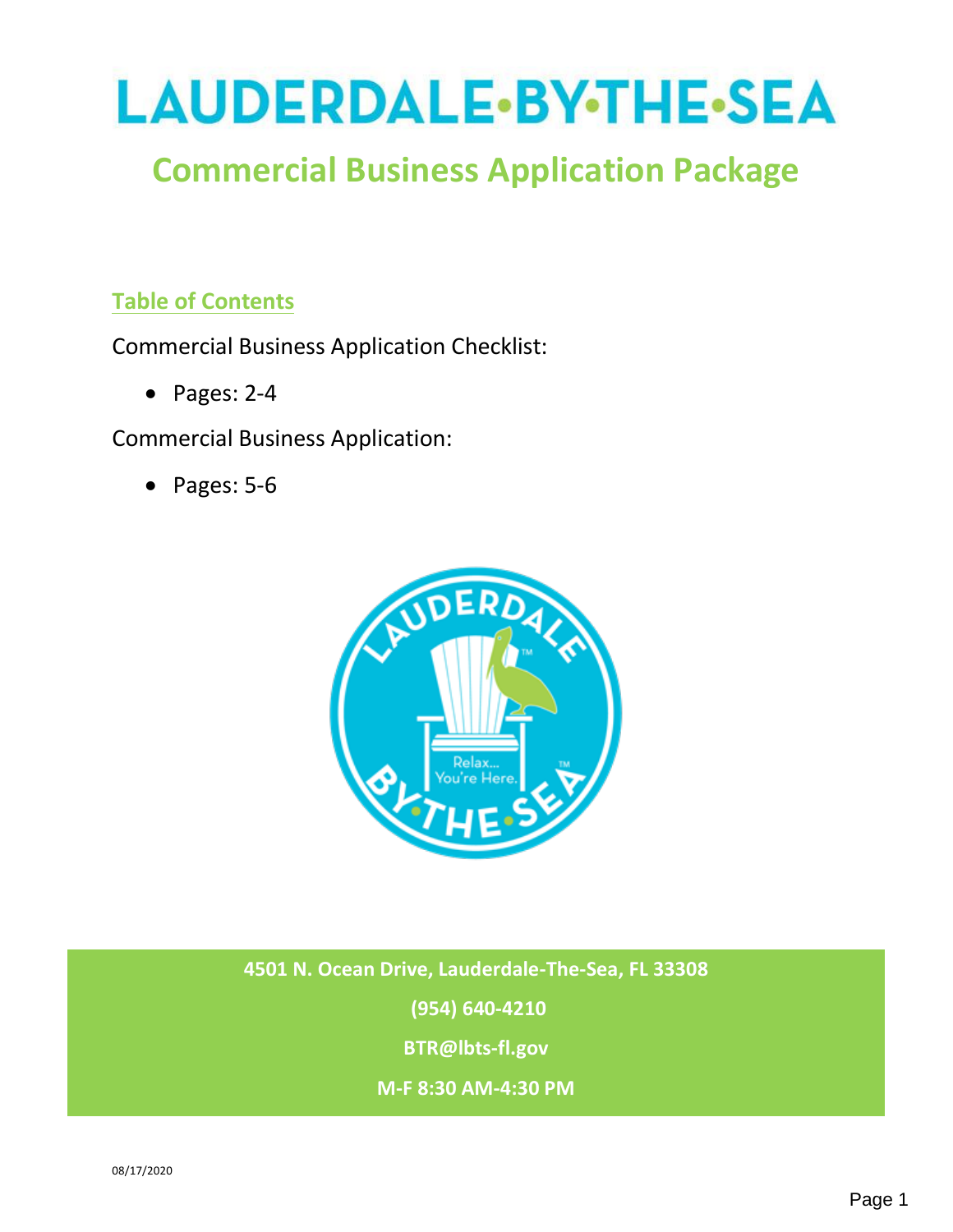

Congratulations on taking steps forward to opening your rental business in our unique Town. Lauderdale-By-The-Sea wishes you good fortune and aims to help you succeed in your business endeavors. Below, please find the checklist of items you will need in order to submit your Vacation Rental or Short-Term Rental application for review.

## **You Will Need:**

- Application for a Business Tax Receipt (BTR), notarized and completed by business owner
- Proof of Zoning Eligibility for your business (to request this, email [Zoning@lbts-fl.gov\)](mailto:Zoning@lbts-fl.gov)
- Application Fee (will be determined upon staff review of your application)
- **Photocopy of owner's Driver's License with Current Address or other form of state** identification

**Photocopy of Fictitious Name Registration and/or Articles of Incorporation (if applicable)** 

- Photocopy of a valid State License, for State Licensed Professionals in the following categories:
	- Department of Professional Regulation
	- Department of Agriculture
	- Division of Highway and Motor Vehicle
	- Division of Hotel and Restaurants (Apartments-5 units or more)
	- Florida Bar
- **Photocopy of State License for Alcohol (if serving or selling alcohol)**

 $\Box$  Photocopy of Certificate of Insurance Liability

- Photocopy of Florida Department of Revenue Sales Tax Certificate (if applicable)
- **Photocopy of proof of an active Waste-Pro Account**

## **Other Useful Information**

- To activate an account with Waste-Pro, you may contact them at 954-282-6800. If there is no active account, the processing of the application may be delayed until one is established.
- Site Inspections—After all the above items are submitted and reviewed, staff will determine which site inspections are required, and will contact you for scheduling.
	- o For information on requirements to pass the Code Inspection, please review the "Commercial BTR Inspection Checklist."
	- $\circ$  For information on requirements to pass the Fire Inspection, you may contact the Fire Marshal, Steve Paine, at 954-640-4251.
	- $\circ$  For information on requirements to pass the Building Inspection, you may contact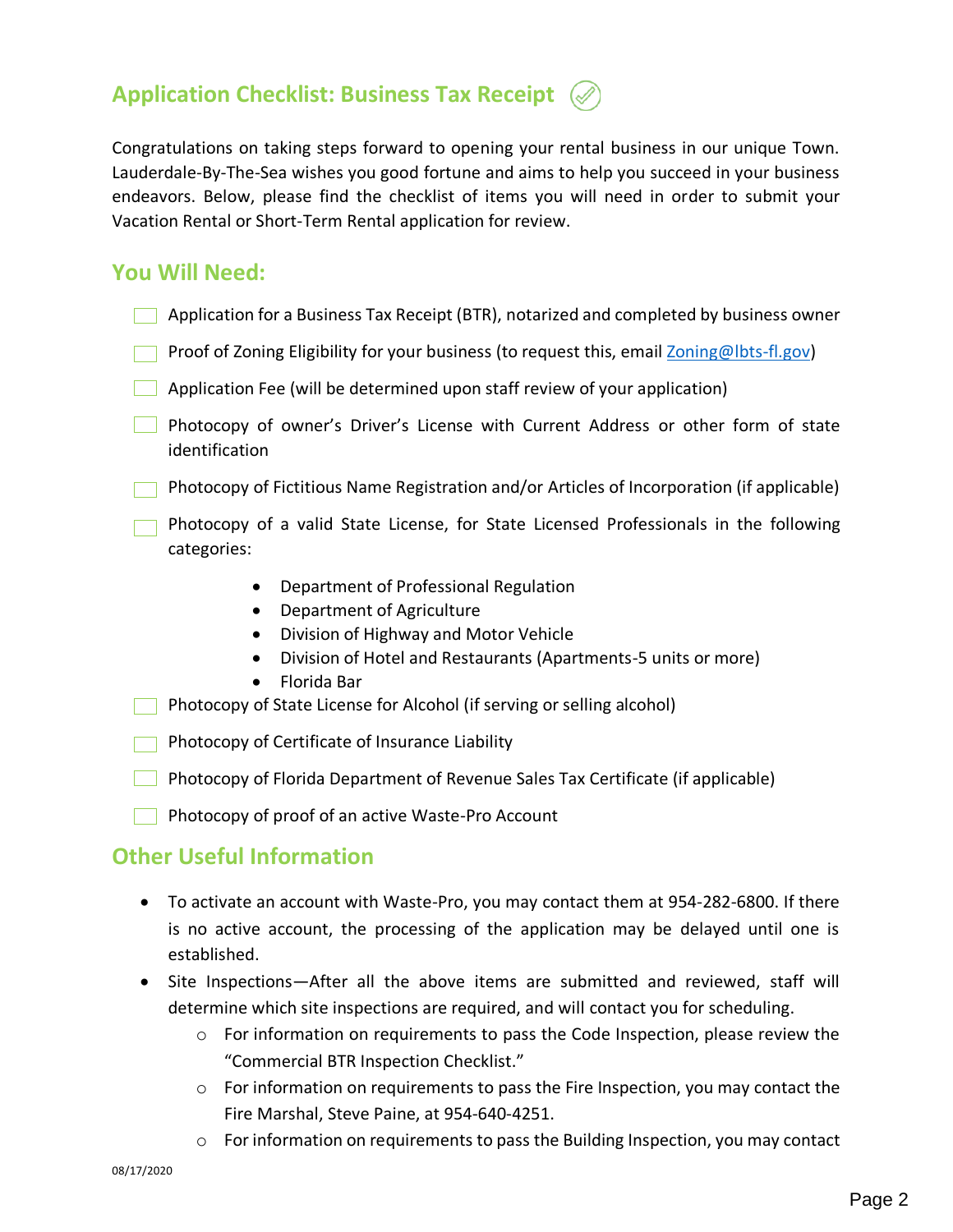the Building Official at 954-640-4223.

- Zoning Review—The Town's Planning & Zoning Department will conduct periodic reviews throughout the application process.
	- o For information on the Zoning review process, you may email the Business Tax Receipt Staff at [BTR@lbts-fl.gov.](mailto:BTR@LBTS-FL.gov)
- After all applications and accompanying fees and documents have been received, and all required inspections and reviews have been completed and passed without deficiency or violation, the Business Tax Receipt may be issued. Until that time the business may not operate or advertise its goods or services, according to Sections 12-2 and 12-14 of the Town Ordinances.

# **Businesses that Require a State License**

The below list is to help guide you through the process to open your business. Other licenses or additional requirements may apply. This is not intended to be a complete and comprehensive list but covers the professions most inquired about.

#### **Florida Department of Business and Professional Regulation**

The following must have a State license from the Florida Department of Business and Professional Regulation (DBPR) before a local Business Tax Receipt may be issued.

Contact the DBPR at 850-487-1395 or visit<http://myfloridalicense.com/dbpr/hr/licensing.html> for more details.

- Auctioneers
- Barbers
- Apartments
- Cosmetologists
- Food or Drink Establishments
- Hotels & Motels
- Mobile Home Parks
- Real Estate Brokers and Salesmen
- Registered or Certified Contractors
- Vacation and Short-Term Rentals

### **Florida Department of Agriculture and Consumer Services**

The following professions must have a State license from the Florida Department of Agriculture and Consumer Services (FDACS) before a local Business Tax Receipt may be issued.

Contact the FDACS at 800-435-7352 or visit [https://www.fdacs.gov](https://www.fdacs.gov/) for more details.

- Exterminators
- Health Studios (Including Spas, Weight Control Centers, Massage Studios, Public Baths, Karate or Judo Schools, And Tennis, Racquetball, or Swimming Clubs)
- Investigators
- Sellers of Travel, Including Independent Travel Consultants Telemarketers

#### **Florida Department of Financial Services**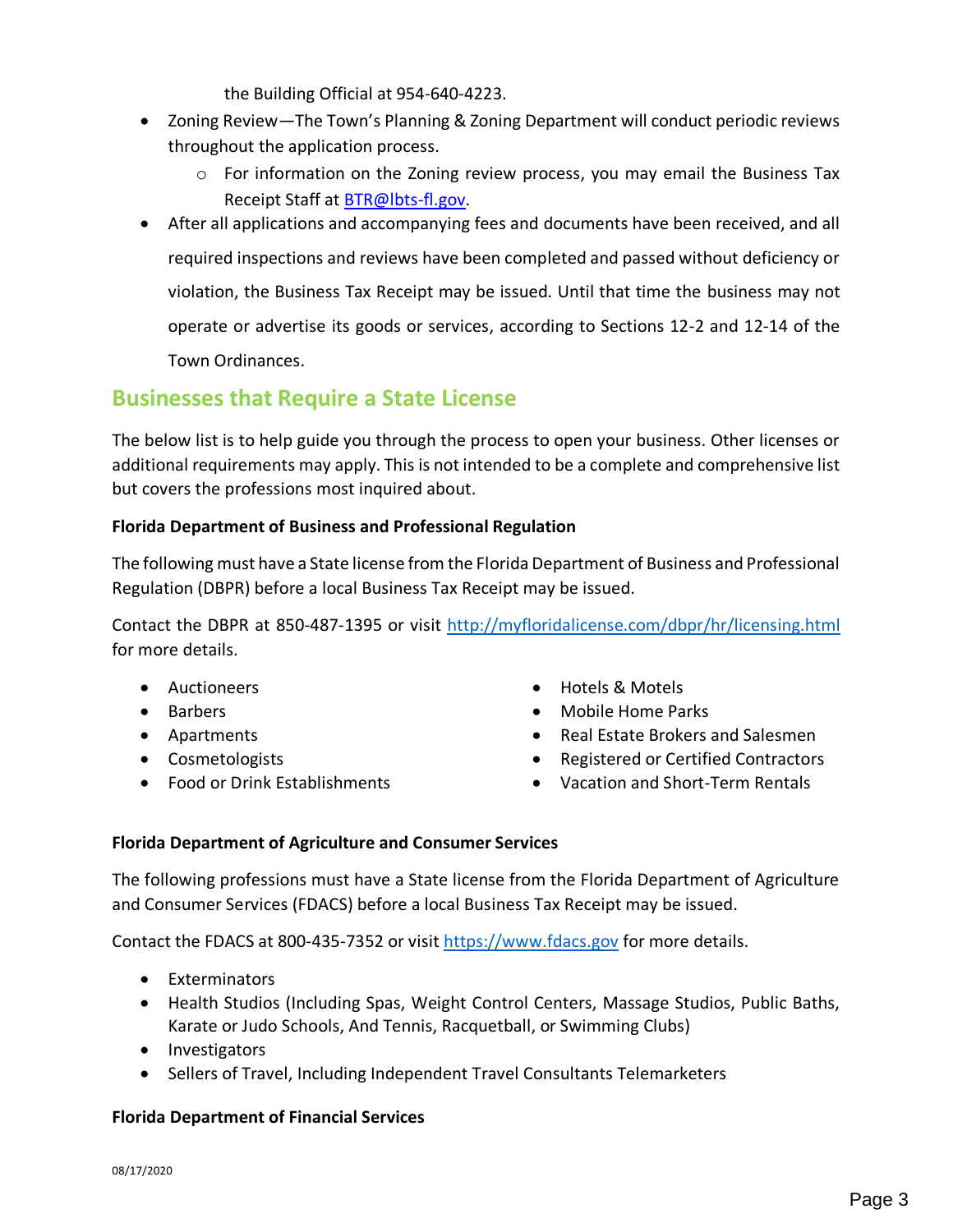The following professions must have a State license from the Florida Department of Financial Services (FDFS) before a local Business Tax Receipt may be issued.

- Banks
- Insurance Agencies
- Mortgage Lenders
- Securities Brokers
- Securities Agents
- Savings & Loan Associations

#### **Florida Agency for Health Care Administration**

The following professions must have a State license from the Florida Agency for Health Care Administration (FAHCA) before a local Business Tax Receipt may be issued.

> Contact the FAHCA at 888-419-3456 or visit [https://ahca.myflorida.com/Inside\\_AHCA/index.shtml](https://ahca.myflorida.com/Inside_AHCA/index.shtml) for more details.

- Adult Care Centers
- Adult Congregate Living Facilities
- Assisted Living Facilities
- Convalescent Homes
- Hospices
- Hospitals
- Nursing Homes

#### **Florida Department of Children and Families**

The following professions must have a State license from the Florida Department of Children and Families (FDCF) before a Local Business Tax Receipt may be issued.

Call the FDCF at 850-300-4323 or visit [https://www.myflfamilies.com/service-programs/child](https://www.myflfamilies.com/service-programs/child-care/child-care-licensure.shtml)[care/child-care-licensure.shtml.](https://www.myflfamilies.com/service-programs/child-care/child-care-licensure.shtml)

- Child Care Facilities
- Family Day Care Facilities
- Group Care Homes

**Freshwater or Saltwater Fish Product Retailers and Wholesalers** must have a State commercial license from the Florida Fish and Wildlife Conservation Commission (FWC) before a Local Business Tax Receipt may be issued.

Call the FWC at 850-488-4676 or visit [https://myfwc.com/license/commercial/.](https://myfwc.com/license/commercial/)

**Pawnbrokers and Consignment Shops** must have a Secondhand Dealer's License from the Florida Department of Revenue before a Local Business Tax Receipt may be issued.

Call the Florida Department of Revenue at 850-488-4772 or visit

[http://www/myflorida.com/dor/taxes/secondhandfaq.html.](http://www/myflorida.com/dor/taxes/secondhandfaq.html)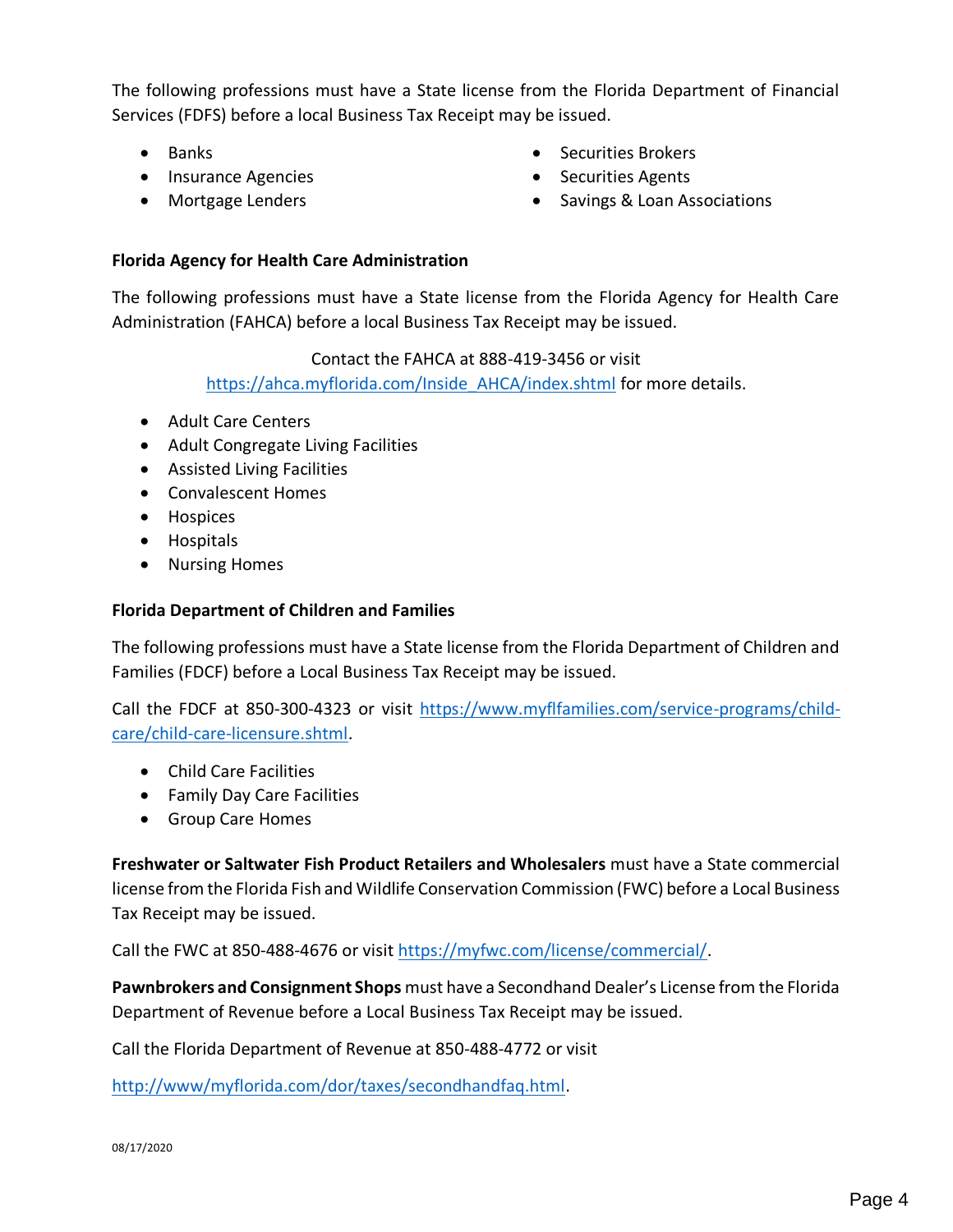# **BUSINESS TAX RECEIPT APPLICATION**

|                                                                            |  | CONTACT PERSON: <u>CONTACT PERSON</u>                                                                                                                                               |
|----------------------------------------------------------------------------|--|-------------------------------------------------------------------------------------------------------------------------------------------------------------------------------------|
|                                                                            |  |                                                                                                                                                                                     |
|                                                                            |  |                                                                                                                                                                                     |
|                                                                            |  |                                                                                                                                                                                     |
|                                                                            |  |                                                                                                                                                                                     |
|                                                                            |  |                                                                                                                                                                                     |
|                                                                            |  |                                                                                                                                                                                     |
|                                                                            |  |                                                                                                                                                                                     |
| SOCIAL SECURITY # OR FEDERAL IDENTIFICATION # (Required by Town Ordinance) |  |                                                                                                                                                                                     |
| proper license type):                                                      |  | TYPE OF PRODUCTS/SERVICE/BUSINESS OFFERED (In enough detail to enable the Town to determine the<br>,我们也不会有什么。""我们的人,我们也不会有什么?""我们的人,我们也不会有什么?""我们的人,我们也不会有什么?""我们的人,我们也不会有什么?""我们的人 |
|                                                                            |  | MERCHANT RETAIL (Average daily dollar value of inventory): ___________# OF EMPLOYEES: _____________                                                                                 |
|                                                                            |  | RESAURANT/BAR (seating capacity) INDOOR: ______________________OUTDOOR: _______________                                                                                             |
|                                                                            |  |                                                                                                                                                                                     |
| 08/17/2020                                                                 |  |                                                                                                                                                                                     |